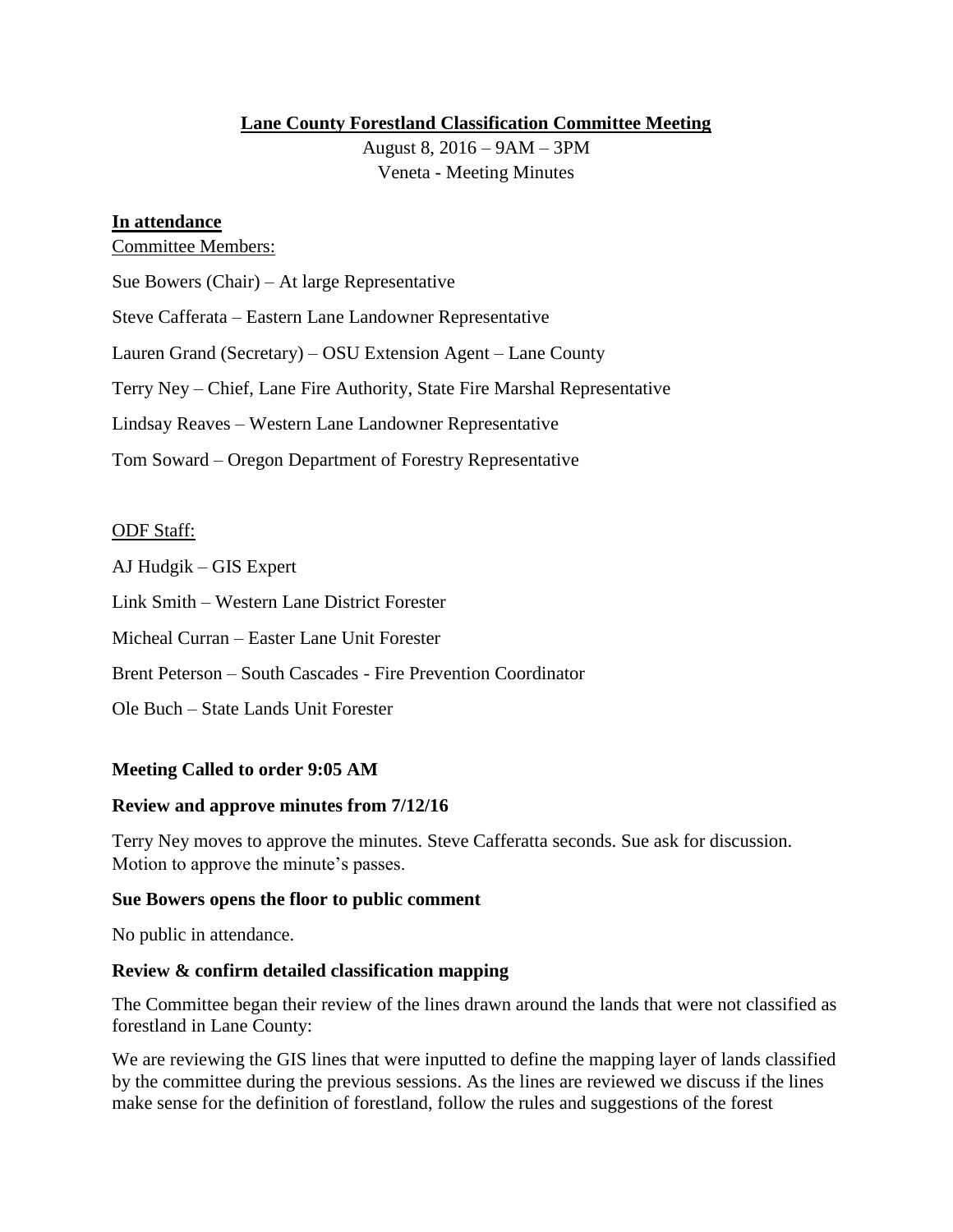classification laws while still using a clumping method so that we follow major fire breaks, tax lot lines, and section boundaries.

# **Committee approves layer for Florence area.**

# **Review of classification lines made in Township 18S R5W:**

Lines around the sub division are approved within section 6.

## **Review of 18S R3W sections 10 and 15:**

Lines around the Lane Community College campus are approved.

## **Review of 20S R3W:**

After reviewing the lines around Cottage Grove the committee has decided to pull back the lines of classification to not include the subdivision and golf course to the northwest corner of the city. The rest of the lines are approved by the committee as they are drawn within the Western Lane Fire Protection District Boundary.

## **Review of 17S R2W**

After reviewing the lines around the south eastern portion of Springfield the committee has decided to pull back the lines of classification to not include the denser subdivisions that are included in the city limits of Springfield along Main Street.

## **Review of 16S R1W**

After reviewing the lines around Marcola the committee has decided not classify the densest part of the city that is not adjacent to forestland.

## **Review of 21S R3E**

After reviewing the lines around oakridge the committee has decided to not classify the portion of the city in the north east and moved back the classified boundary to  $3<sup>rd</sup>$  St.

## **Break 10:25**

## **Return From break 11:30**

### **Dates for public meetings**

ODF will send ½ page post cards with information of all meetings and the hearings for the properties that will be affected after this classification. The committee will invite a moderator from Salem and the Commissioners. ODF will also assign staff to put together a presentation with background, case studies, and information with Q&A availability.

Florence – September  $26<sup>th</sup>$  – 6:30 – 8:00 PM - Information Meeting

Lowell – September  $27<sup>th</sup>$  – 7- 8:30 PM - Information Meeting

LCC- October  $3<sup>rd</sup>$  – Public information meeting and hearing – back up date September  $29<sup>th</sup>$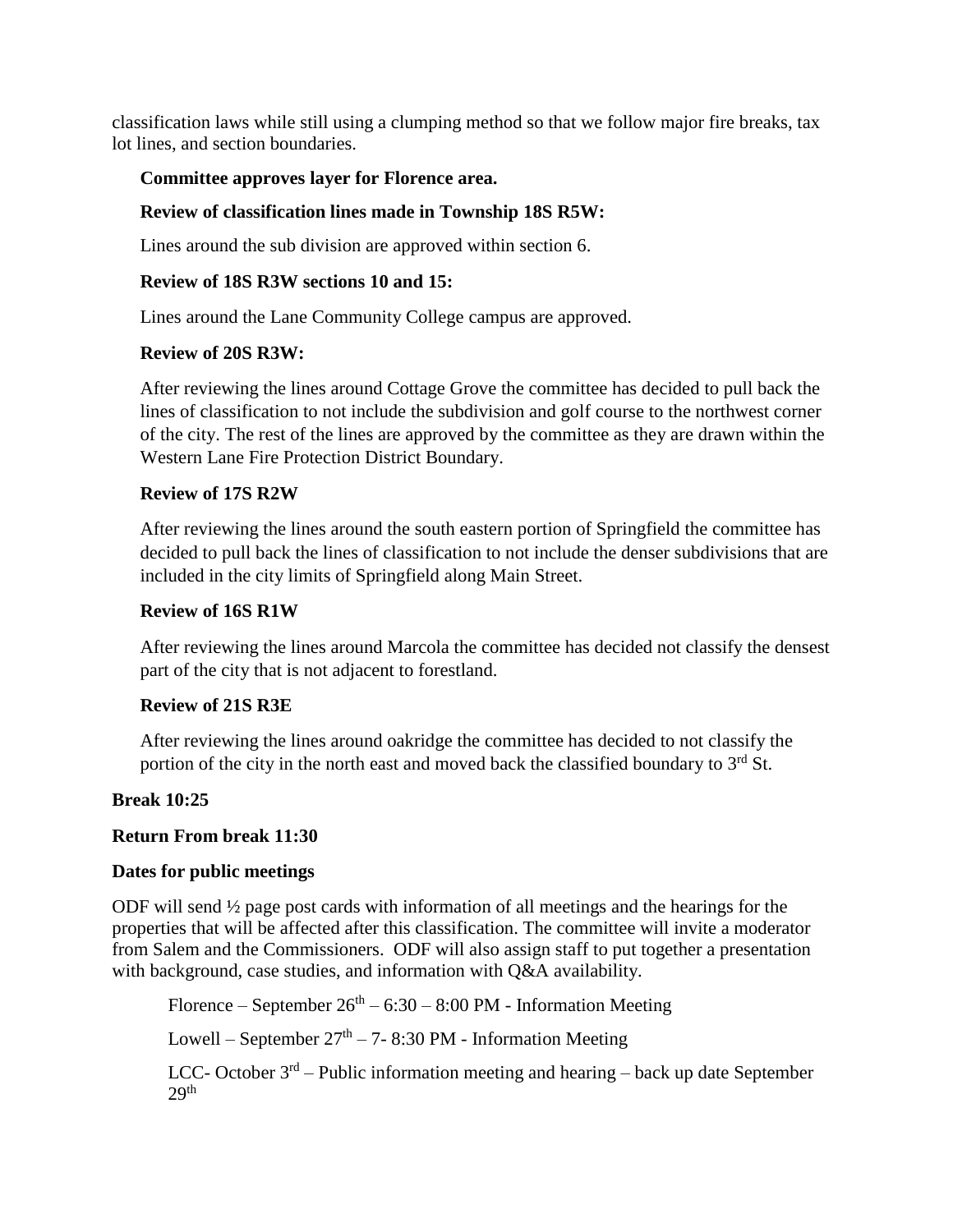## **12:05 Break For Lunch**

## **Meeting Called to Order – continuing our conversation on time and dates and lesson plan of meetings**

Consider that we open the maps for viewing 30min before meeting start time for people to be able to view their area.

We will give the commissioners and committee members opportunity to speak and be part of the meeting so that ODF is not taking the heat of the concern.

Include information of where the money goes so people are aware of their services

Time line ideas

- District forester background of ODF
- committee member explain process
- Commissioner back it up or support previous process
- $\bullet$  O&A

## **To Do List For meetings:**

- AJ will be
	- o collecting the addresses of people with classification changes to be contacted for the public meetings and hearings,
	- o printing new maps, and
	- o Trying to get the website updated with most recent information.
- Tom will be confirming the dates, times and locations for the public meetings and hearings
- Link will be
	- o drafting the post card,
	- o collecting the information to be put on the website,
	- o confirming the moderator,
	- o collecting and put together presentations for meetings,
	- o sending out presentations, card and info sheet drafts to committee for review
	- o Inviting commissioners to meetings and hearing.

Sue Bowers may need to preside over the public hearing since committee runs the meetings.

### **Committee Reviews Principles of decision making – Classification Considerations**

The committee chose to have a populated list of the factors used to make the decisions of whether land would be classified as forestland or not.

- 1. Land that meets the definition of forestland will be classified
- 2. Lands will be looked at on a 40 acre square and if more than  $\frac{1}{2}$  the 40 acres meet the definition that that land is classified.

From 4/11 minutes

"Large maps of each township will be printed before each meeting and the committee will classify forestlands a township at a time. These maps will also be available on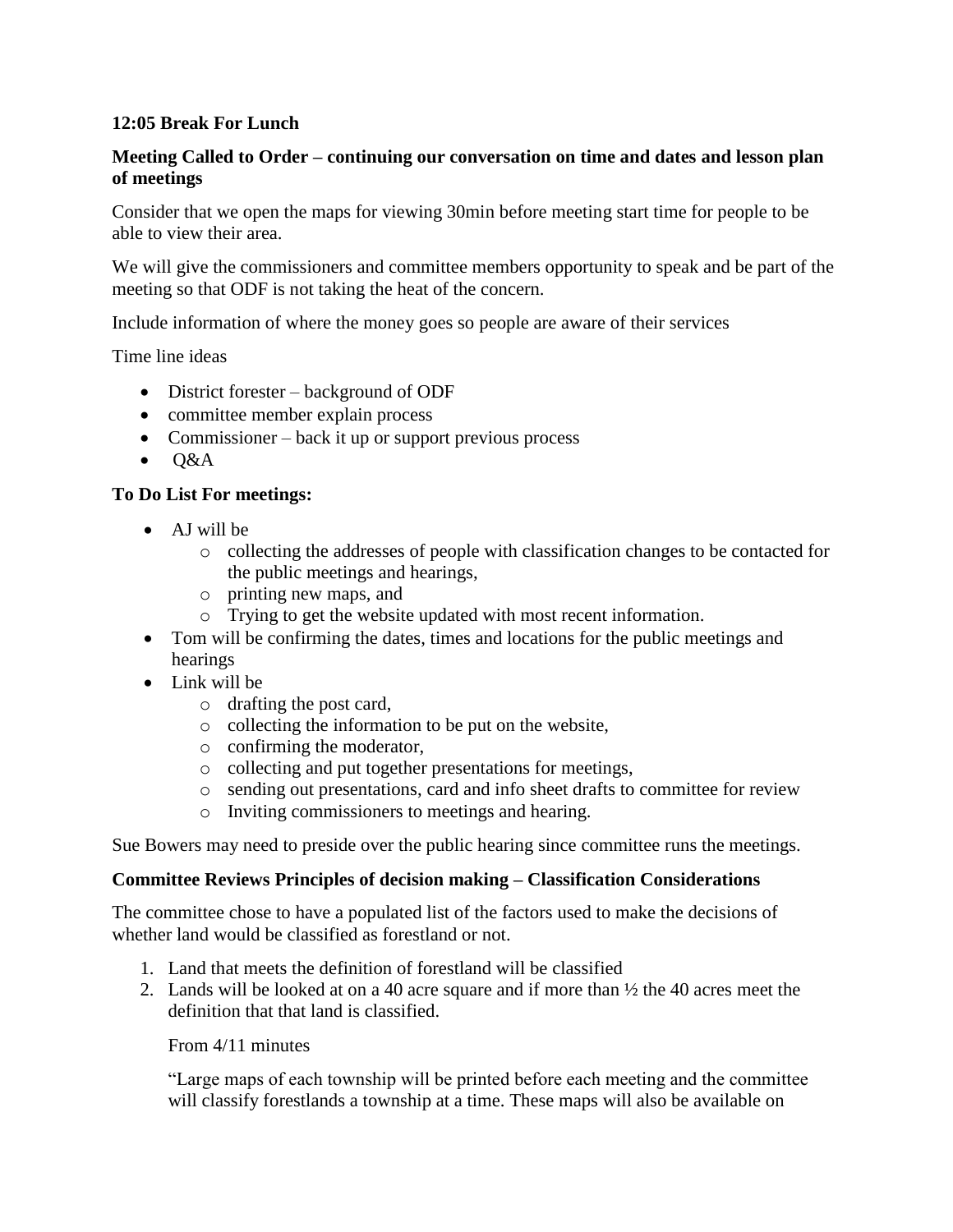Google earth and ArcMap for more in depth review where necessary. The committee will review the townships ¼ ¼ sections at a time (40 acre blocks). If 50% or more of the land is considered forestland then the entire  $\frac{1}{4}$   $\frac{1}{4}$  section is classified."

- 3. Houses, and lots abutting forestland are classified
- 4. Guidance within cities was followed where appropriate –

Pg 40 within the section "Conducting Forestland Classification" in the Forestland Classification Tools Manual)

"Wildland protection within cities should be minimized, since most cities have adequate fire protection and infrastructure. However, if areas exist where the local forest protection district, with input from the local classification committee, and the city agree that there is adequate risk to warrant ODF fire protection, then it is appropriate for ODF to assess for and provide wildland protection within cities. These will typically be high fire danger areas with a potential for expenditures from the Oregon Forestland Protection Fund (OFLPF)."

5. WUI Flowchart page 41 for lands within the interface zones.

From 4/22 minutes "Forest Land Classification WUI Flowchart in the Forestland Classification Tools Manual (pg. 41) will be used as the procedure for classifying lands."

- 6. Discernable boundaries such as roads, firebreaks, section lines, etc were used when choosing classification boundaries.
- 7. 1/8 mile threats –

### From 4/22 minutes

Link Smith mentions: Oregon Department of Forestry has the ability to enforce rules and laws pertaining to fire prevention within  $1/8<sup>th</sup>$  mile outside of the fire protection boundary, but NO lands outside of the fire protection boundary can be classified.

From 5/20 minutes

Pg. 24 of Manual

We are considering forestland as the definition in in 526.005 #6(a) and (b).

We are defining threat as within 1/8 mile of land that also fits the definition of forestland. Lots that are clearings as defined in as 526.005 #6(a) and (b) and fit this definition of threat can be classified as forestland.

- 8. Lands classified must be within fire protection boundaries
- 9. Lands are not classified as forestland if paved, golf course, or have no vegetation.

### **From 5/20 minutes**

Pg. 30 discusses some considerations